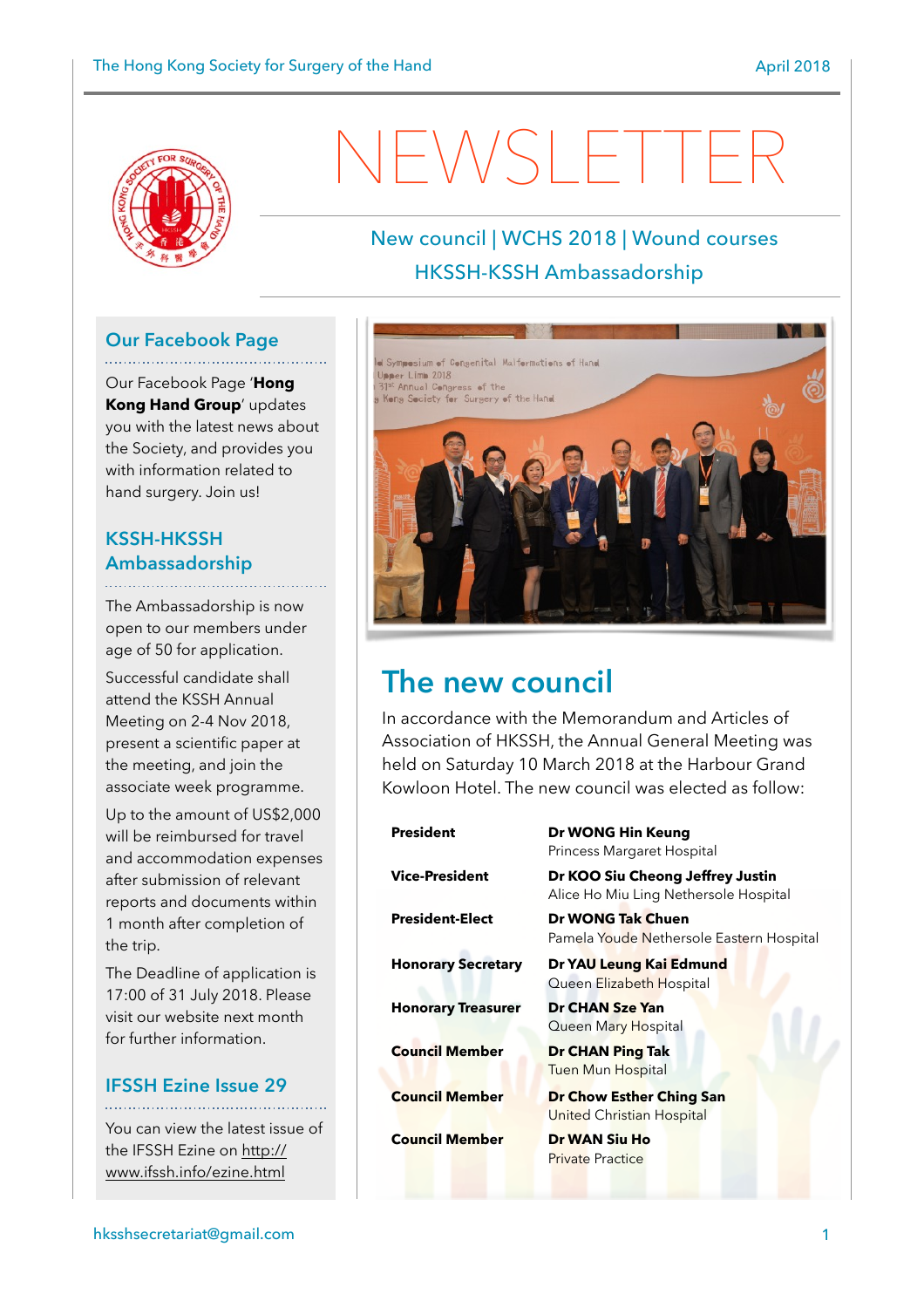# **World Symposium of Congenital Malformation of Hand and Upper Limb 2018** *cum* **31st Annual Congress of HKSSH**

The triennial meeting was held the first time in Hong Kong on 7-10 March 2018 at the Harbour Grand Kowloon Hotel. 200+ experts in the field coming from >30 countries around the world joined the meeting sharing their experience. The Secretary for Food & Health, Prof Sophia Chan JP, officiated the opening ceremony on 8 March.





The meeting began with an update of the OMT (Oberg, Manske, Tonkin) classification of congenital upper limb anomalies by Prof Michael Tonkin himself. Thorough discussion on various topics then followed - from common conditions including polydactyly, syndactyly and trigger thumb, to more challenging entities like radial longitudinal deficiency and hypoplastic thumb. Participants will not forget the

heated discussion during the session on Blauth IIIB and IV hypoplastic thumb.

A special session was dedicated to the late Prof Toshihiko Ogino, one of the pioneers in the field. He, together with Prof Terry Light, were the guest speakers at our 1999 Annual Congress. Prof Light led us to pay our last respects to him at the *Prof Toshihiko Ogino Memorial Lecture.* Another highlight of the event was the piano performance by two players with congenital finger





deficiency during the Banquet on

Friday night. Participants of the Saturday afternoon HKSSH session benefited from the instructional lectures by the masters, Prof Neil Jones, Dr Paul Smith & Dr Scott Oishi.

The next meeting will be held in Minneapolis, Minnesota, USA on 20-23 May 2021.